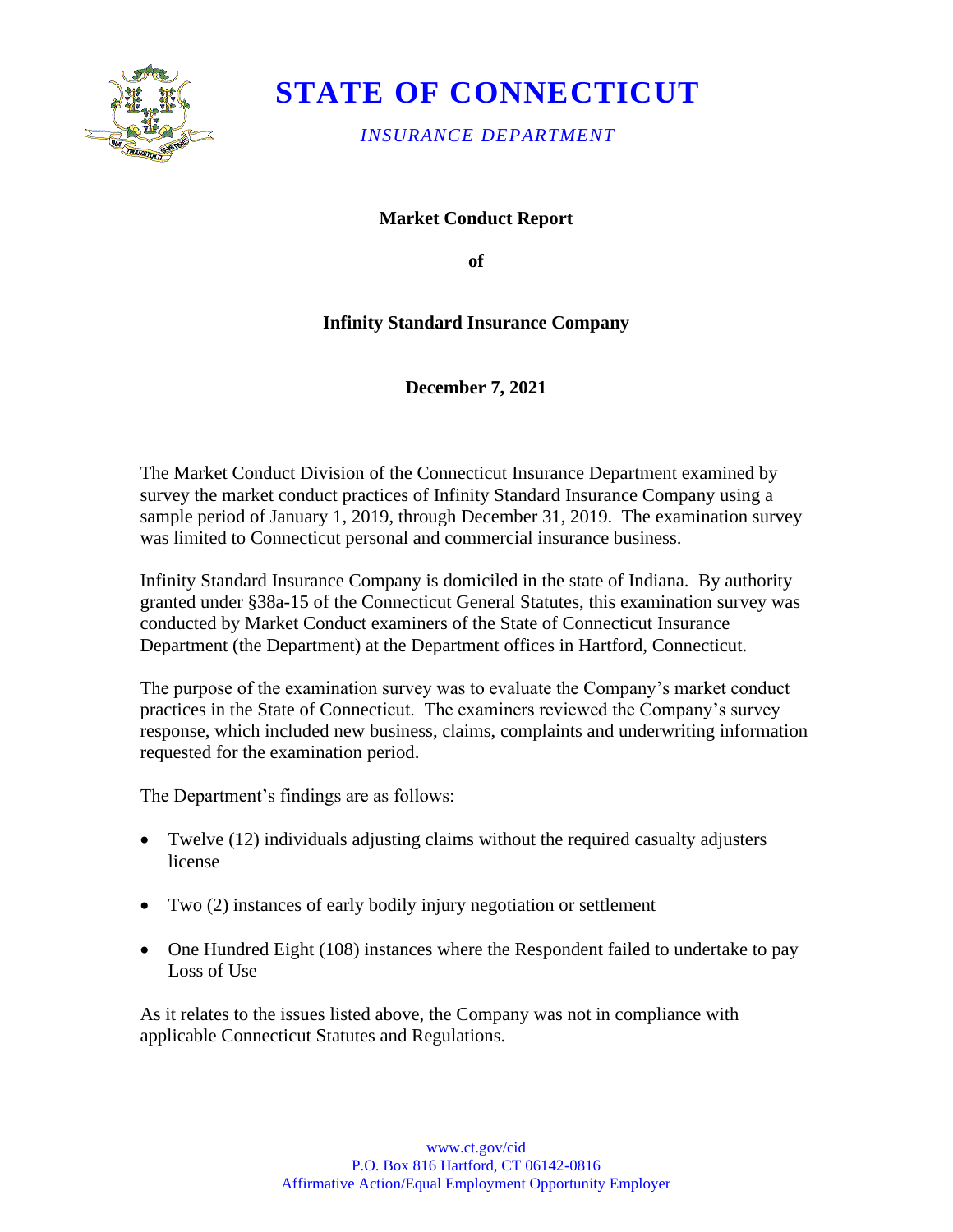

## STATE OF CONNECTICUT

*INSURANCE DEPARTMENT* 

#### ------------------ -------------------~~-------------------------- X IN THE MATTER OF: DOCKET MC 21-101 INFINITY STANDARD INSURANCE COMPANY:

---------------------------------------------------------------------x

#### STIPULATION AND CONSENT ORDER

It is hereby stipulated and agreed between Infinity Standard Insurance Company and the State of Connecticut Insurance Department by and through Andrew N. Mais, Insurance Commissioner to wit:

I

WHEREAS, pursuant to a Market Conduct examination, the Insurance Commissioner alleges the following with respect to Infinity Standard Insurance Company:

- 1. Infinity Standard Insurance Company, hereinafter referred to as Respondent, is domiciled in the State of Indiana and is licensed to transact property and casualty insurance in the State of Connecticut. The NAIC company code number is 12599.
- 2. From January 15, 2021 through December I, 2021, the Department conducted an examination of Respondent's market conduct practices in the State of Connecticut covering the period January 1, 2019 through December 31, 2019.
- 3. During the period under examination, Respondent failed to follow established practices and procedures to ensure compliance with statutory requirements resulting in instances of:
	- (a) Twelve (12) individuals adjusting casualty claims without the required Connecticut adjusters license
	- (b) Two (2) instances of early bodily injury settlements
	- ( c) One Hundred Eight (108) instances where the Respondent failed to undertake to pay Loss of Use

,vww **.ct.gov/cid**  P.O. Box 816 Hartford, CT 06142-0816 Affirmative Action/Equal Employment Opportunity Employer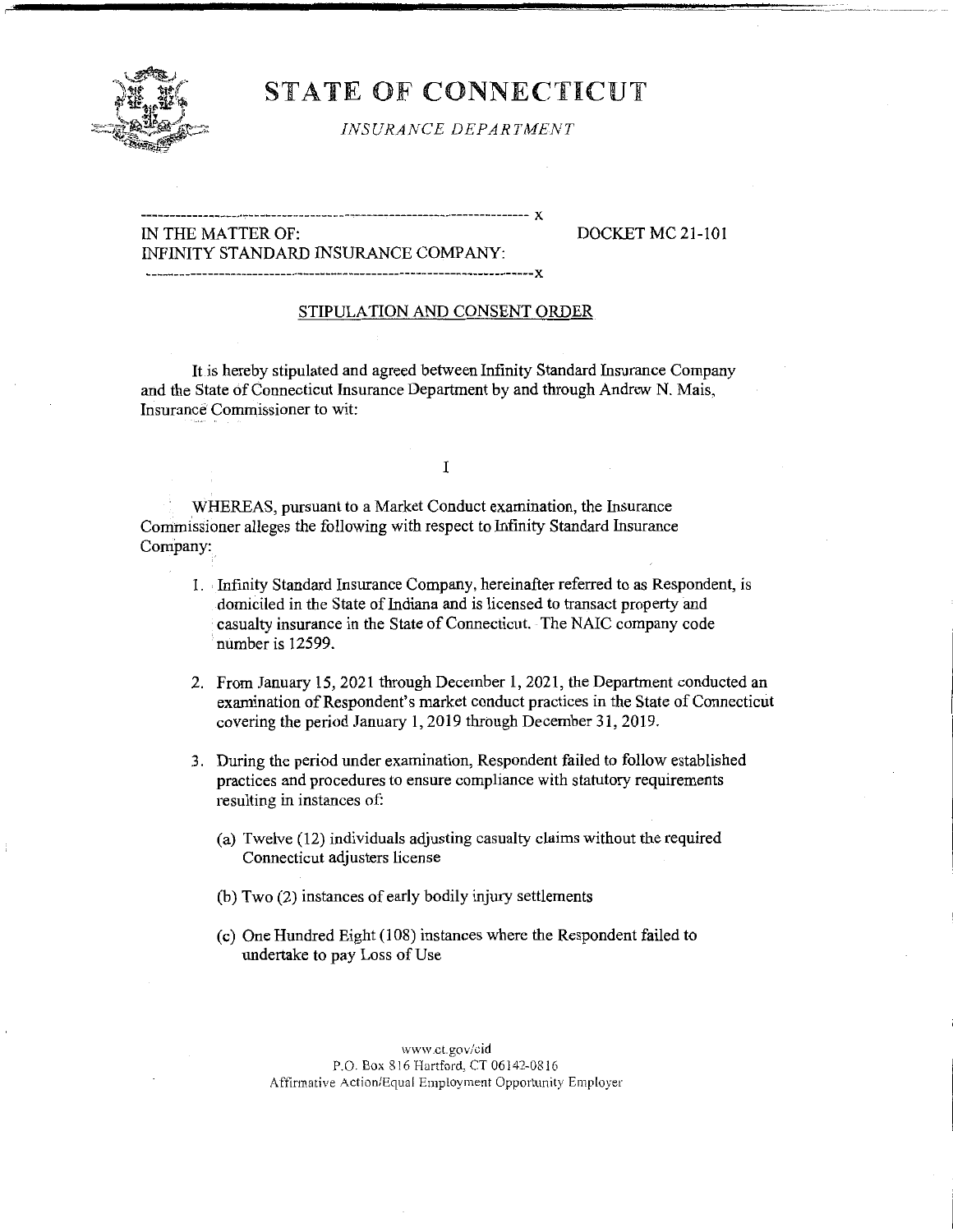4. The conduct described in paragraph three is in violation of Sections 38a-792 and 52-572a of the Connecticut General Statutes, and 38a-334-2(c) and 38a-334-5(a) of the Connecticut Regulations and constitutes cause for the imposition of a fine or other administrative penalty under Sections 38a-2 and 38a-41 of the Connecticut General Statutes.

#### II

- **1.** WHEREAS, Respondent admits the allegations in paragraphs three and four of Article I of this Stipulation and Consent Order; and '
- 2. WHEREAS, Respondent agrees to undertake a complete review of its practices and procedures, with respect to those areas of concern, as described in the Market Conduct Report and this Stipulation, so that those areas of concern are compliant with Connecticut Statutes; and
- 3. WHEREAS, Respondent agrees to provide the Insurance Commissioner with a full report of findings and a summary of actions taken to comply with the requirements of paragraph two of this Section within ninety (90) days of the date of this document; and
- 4. WHEREAS, Respondent agrees to pay a fine in the amount of \$39,000 for the violations described herein; and
- 5. WHEREAS, Respondent, being desirous of terminating administrative action without the necessity of a formal hearing or further litigation, does consent to the making of this Consent Order and voluntarily waives:
	- a. any right to notice and a hearing; and
	- b. any requirements that the Insurance Commissioner's decision contain a statement of findings of fact and conclusions of law; and
	- c. any and all rights to object to or challenge before the Insurance Commissioner or in any judicial proceeding any aspect, provision or requirement of this Stipulation

NOW THEREFORE, upon the consent of the parties, it is hereby ordered and adjudged:

- I. That the Insurance Commissioner has jurisdiction of the subject matter of this administrative proceeding.
- 2. That Respondent is fined the sum ofThirty-Nine Thousand Dollars (\$39,000) for the violations herein above described.

Infinity Standard Insurance Company

## **By:** Paul Testa

-2-

<sup>(</sup>Representative of Insurance Company)